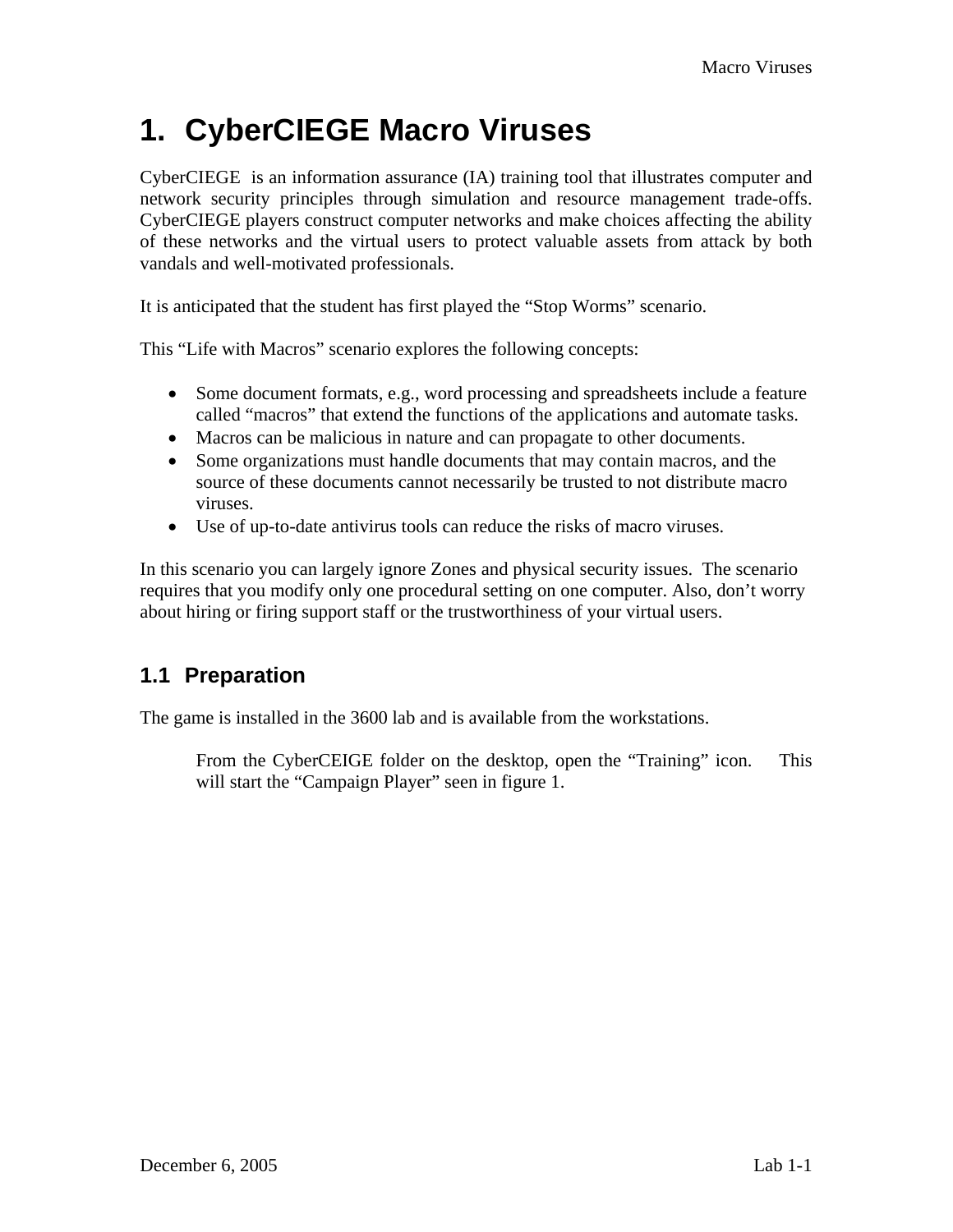

**Figure 1: Select "Life With Macros" and Click Play** 

Select "Life With Macros" and then click the PLAY button.

## **1.2 Play**

### **1.2.1 Watch Bad Things Happen**

Click the OK button in the initial briefing.

Click the play button to begin the scenario (a help balloon text will appear to show you the play button.)